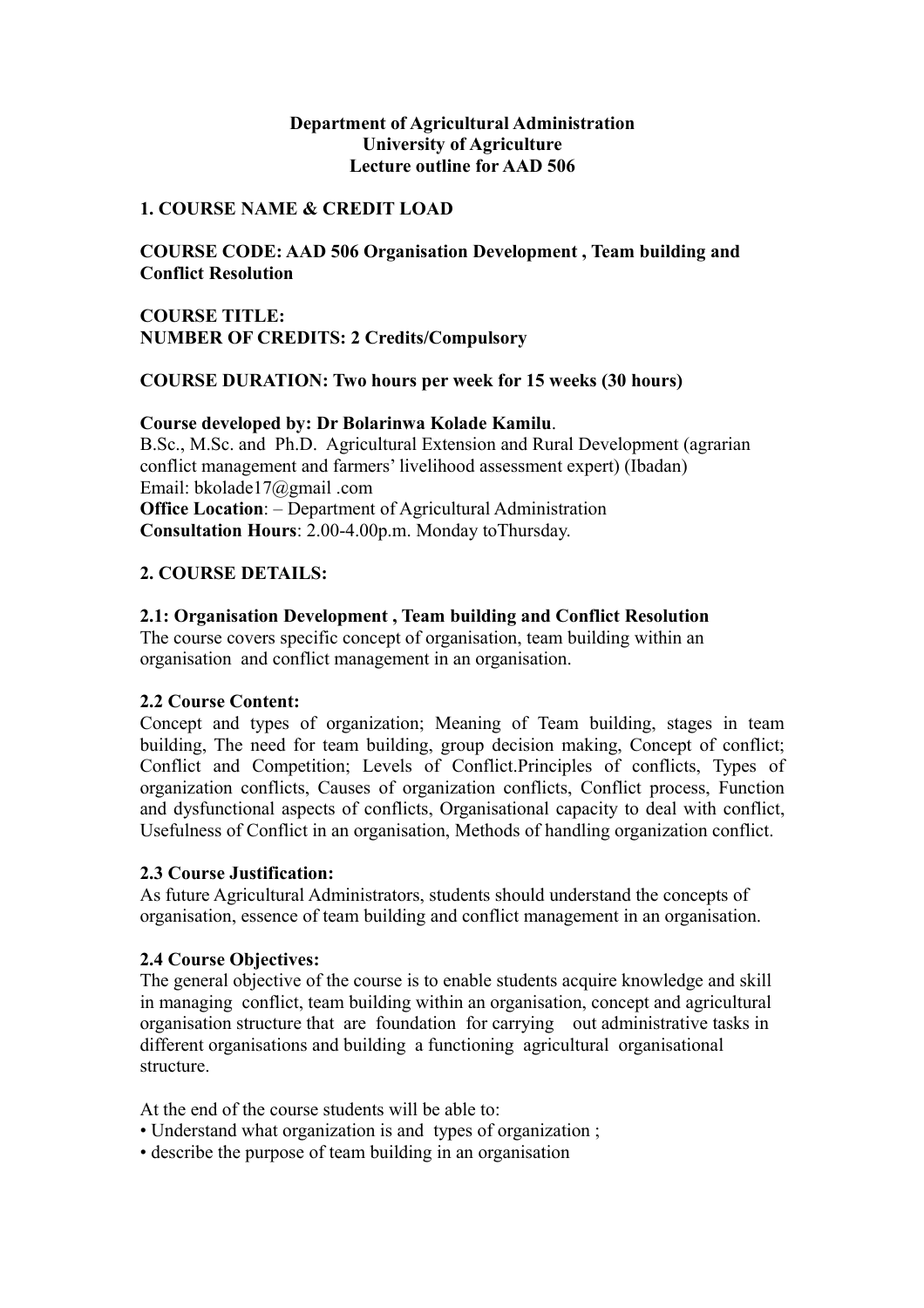- describe the concept of conflict;
- distinguish between conflict and competition
- Identify different level of conflict:
- explain principles of conflicts,

• describe types of organization conflicts and identify Causes of organization conflicts,

- explain conflict process, function and dysfunctional aspects of conflicts
- understand methods of handling organization conflict..

## **2.5 Course Requirements:**

Students are expected to participate in all the course activities and have a minimum of 75% attendance to qualify for writing the final examination. Students will be required to submit a report of web research and write term paper on any of the topics treated in this course. This will account for part of the continuous assessment. Students will be expected to treat all study questions and submit assignments fortnightly for grading. All class assignments should be word processed.

# **2.6 Methods of Grading: NO ITEM SCORE**

- 1. Class Assignment 5
- 2. Class Participation 5
- 3. Class Test 15
- 4. Internet Contribution 5
- 5. Comprehensive Final Examination 70

#### **Total 100**

#### **2.7 Course Delivery Strategies:**

The course objectives will be achieved by the traditional face to face weekly lecture on designed topics, theoretical materials (lecture notes) provided during lectures, seminars, and group exercises. The course delivery strategies will be supported through tutorials and study review at the end of the semester. Students will be encouraged and required to read around the topics and visit agricultural organisation. Groups will be created to enhance web discussion of the course and students will be required to have an e-mailaccount.

#### **3.0 LECTURE CONTENT**

**Week1:** Concept and types of organization;

**Objective:** Students will be able to discuss what organisation is, describe organisation structure ,and types of organisation

# **Description:**

A general overview of the course will be introduced to students. The need for the study of organisationl structure and types will be examined. Also, definitions and the the scope of organisational structure will be discussed. The

distinguishing features of agricultural organisation will be explained.

#### **Study Questions:**

1. What is organisation?

- 2 Identify and discuss the significant of organisations
- 3 List various features of formal and informal organisation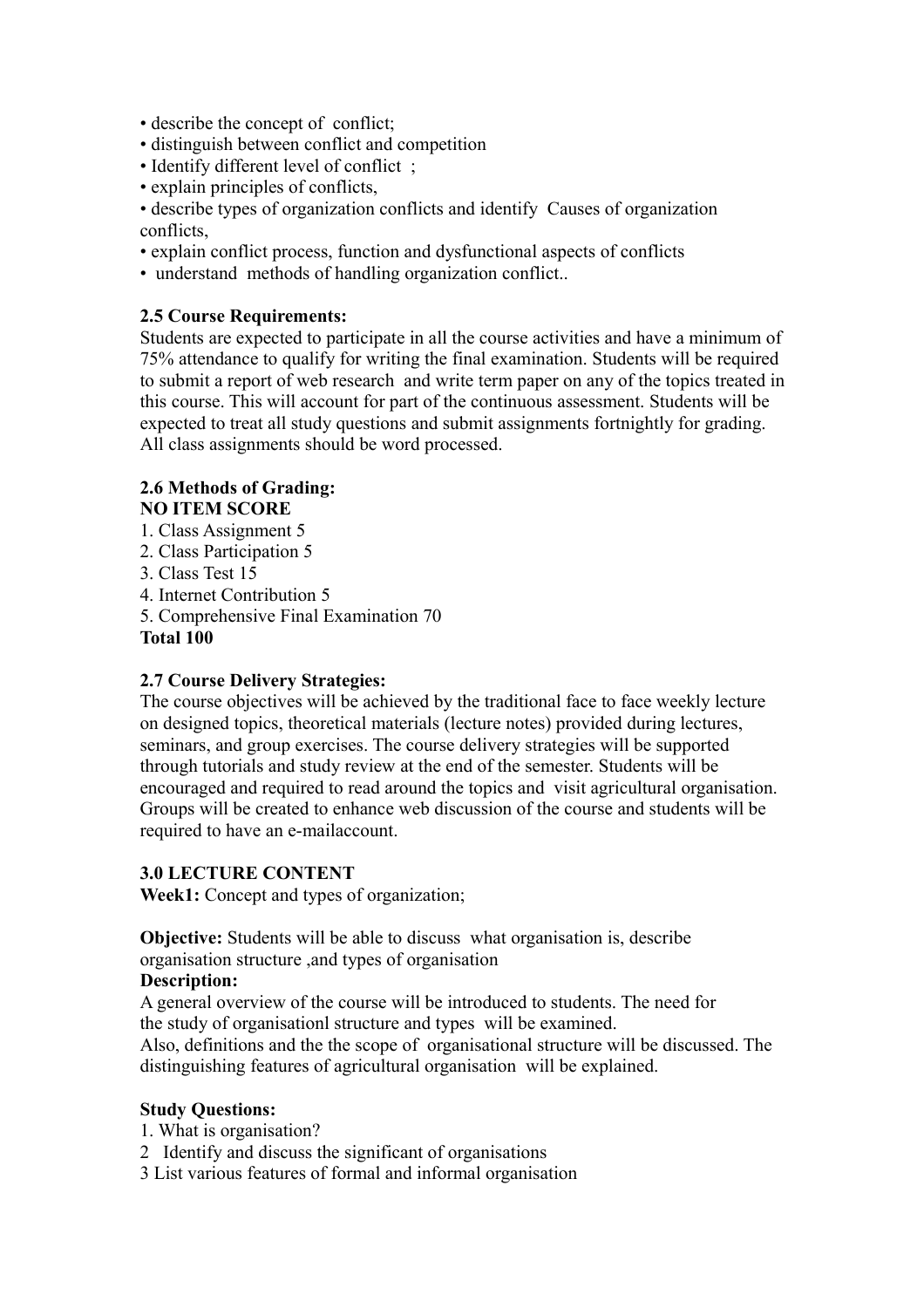. Describe differences between formal and informal organisation.

# **Reading List:**

1. Gbadamosi G, and Adebakin M.A 1997. *Organisation behaviour: A Basic Introduction.* Mukugamu Management Company

2. Ogunbameru B.O. 2001: Pratical Agricultural Administration, Kuntel Publishing House

# **Week 2: Meaning of Team building, the need for team building, group decision making**

**Objective:** Students will be able to explain meaning and puropse of team building in an organisation.

# **Description:**

**1st Hour:** Meaning and **p**urpose of team building will be explained and how they benefit individual and the organisation.

**2nd Hour:** The need for team building, group decision making will be examined

# **Study Questions:**

- 1. What is team building?
- 2. Why team building necessary in an organisation?

3 Explain group decision making and its impact on the organisation

**Assignment:** Write short notes on the following

Organisation, Informal and formal organisation, and team building

# **Reading List**

1. Gbadamosi G, and Adebakin M.A 1997. *Organisation behaviour: A Basic Introduction.* Mukugamu Management Company

2. Ogunbameru B.O. 2001: Pratical Agricultural Administration, Kuntel Publishing House

Williams S.K.T, Fenley J.M and Williams C .E.1984. *A manual for Agricultural Extension Workers in Nigeria.* Les Shyraden, Ibadan, Nigeria.

# **Week 3: Group Decision making in an agricultural organisation**

**Objective:** Students will have the knowledge of types and how to make profitable decision within an organisation.

# **Description:**

Various types of making decision in an organisation will be ddiscussed. The benefits and limitation of each decision making, will also be explained. Step to be taken in making profitable decision for the organisation will thought.

# **Study Questions:**

1. List the various types of decision making in an organistion.

2. When and why will you recommend any of the decision making to your organisation?.

# **Reading List:**

1. Williams S.K.T, Fenley J.M and Williams C .E.1984. *A manual for Agricultural Extension Workers in Nigeria.* Les Shyraden, Ibadan, Nigeria.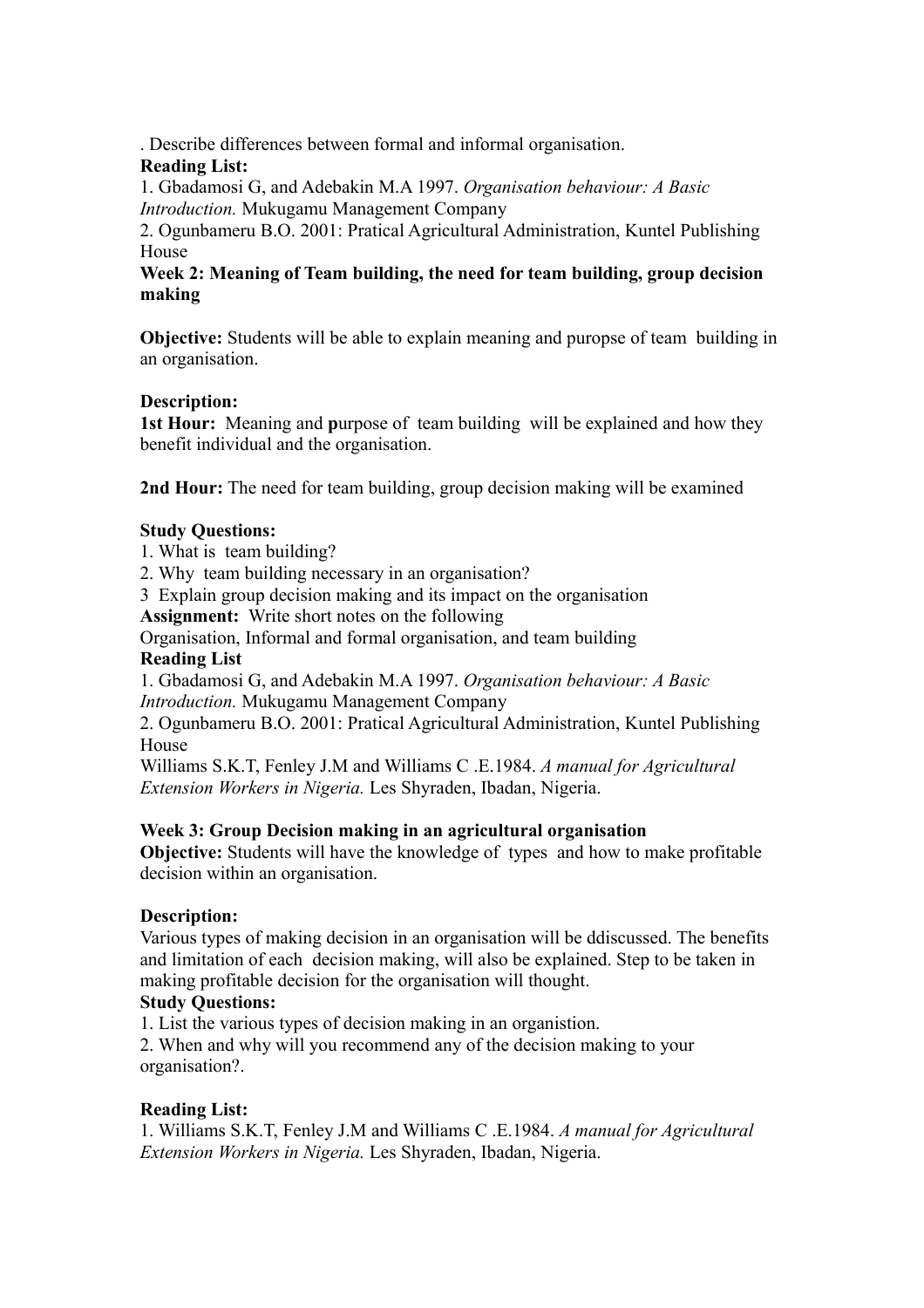2 Ogunbameru B.O. 2001: Pratical Agricultural Administration, Kuntel Publishing House..

Burton E., Swanson R. P and Andrew J.S 1998**.** Improving agricultural extension. A reference manual. *FAO Corporate Documentary Repository* 

## **Week 4: Concept of conflict and its implication on agricultural organisation activities**

**Objective:** Students will have a clear understanding of what conflict is and its implication on agricultural organisation activities

# .**Description:**

Different definitions of conflict from literatures will be discussed while its implication on the organisation will be generated from the student using student/lecturer participatory approach.

# **Study Questions:**

1. What is conflict?

2. What are the impact of conflict on the organisational structure and performance? **Assignment:**

1. Investigate types of conflict within an agricultural organisation. A term paper to be submitted

# **Reading List:**

1. Williams S.K.T, Fenley J.M and Williams C .E.1984. *A manual for Agricultural Extension Workers in Nigeria.* Les Shyraden, Ibadan, Nigeria.

2. Burton E., Swanson R. P and Andrew J.S 1998**.** Improving agricultural extension. A reference manual. *FAO Corporate Documentary Repository* 

# **Week 5:Conflict and Competition**

The different between concept conflict and competition will be elucidated. Industrial conflict, informal and formal industrial conflict will be discussed. Types of strike will be identified within an organisation

# **Study Questions:**

- 1. Distinguish between conflict and competition
- 2. What is industrial conflict?
- 3. List types of strike

# **Week 6: Levels and Principle of Conflict .**

**Objective:** Students will be able to understand six different levels of conflict within an organisation and principle of conflict

# **Description:**

**1st Hour:** Six different level of conflict within an organisation will be explained and effect on the organisation activities.

**2nd Hour:** Discussion on the principles of conflict within an organisation.

# **Study Questions:**

1. Mention different levels of conflict within an organisation

2. What are the principle of conflict that administrator need to consideration in his organisation?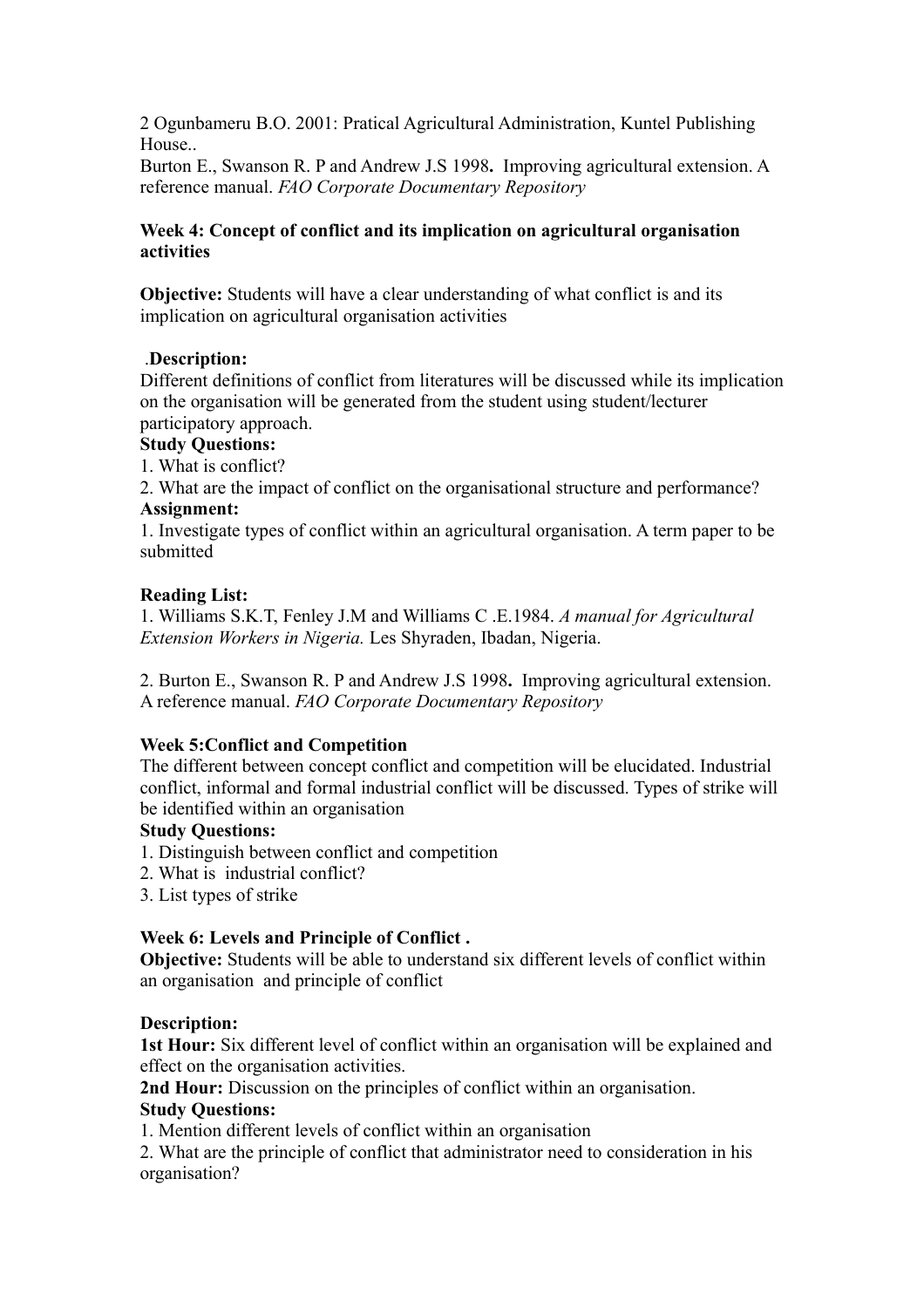#### . **Reading List:**

1.Unugbro A.O 2007 *Management theory and practice.* Mindex Press Limited 237- 247.

2. Akinsorotan A.O. 2007. *Elements of Agricultural Extension Administration.* Bounty Press Limited.51-101

Yakubu J.A .2000. *Conflict Management Techniques and Alternative Strategies to conflict Resolution*. Demyaxs Nigeria. Oshogbo. 6-99

#### **Week 7: Types of organisation conflict and causes of organisation conflict**

**Objective:** - Students will be able to understand types and causes conflict in agricultural organisation.

#### **Description:**

Different types of organisational conflict will be discussed and causes of the conflict will be explained to student

Students will be giving opportunity to investigate types and causes of conflict in an organisation of choice.

#### **Study Questions:**

1. Mention types of organisation conflicts

2. Identify causes of conflict in an organisation

#### . **Assignment:**

Investigate causes of conflict in organisation section , unit or department.

# **Reading List:**

1.Unugbro A.O 2007 *Management theory and practice.* Mindex Press Limited 237- 247.

2. Akinsorotan A.O. 2007. *Elements of Agricultural Extension Administration.* Bounty Press Limited.51-101

Yakubu J.A .2000. *Conflict Management Techniques and Alternative Strategies to conflict Resolution*. Demyaxs Nigeria. Oshogbo. 6-99

# **Weeks 8 & 9: Conflict process, function, and dysfunction aspect of conflict. Organisation capacity to manage conflict.**

**Objective**: Student will be able to understand 5 stages of conflict process.

Differentiate between functional and dysfunctional conflicts. Determine organisation capacity to manage conflicts

# **Description:**

Two weeks will be devoted to these topics so that student will be able to have indepth knowledge of the most important aspect of the organisation.

Organisation capacity to manage conflict will be explained. Students will be given the opportunity to share their experiences with organisation they have worked with or they are working with.

#### **Study Questions:**

1.Identify and discuss with example conflict process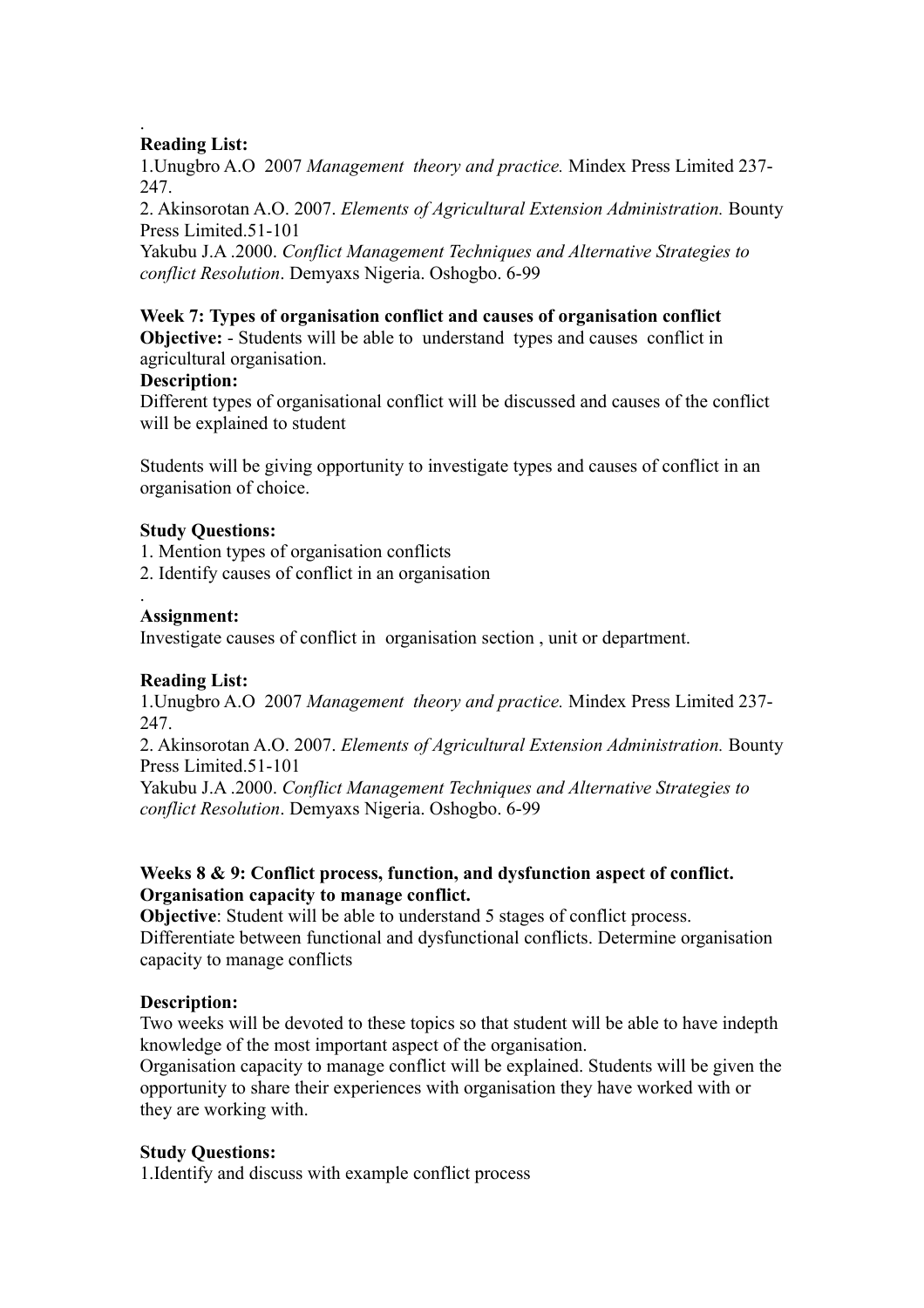Organisation conflicts can be handled in various ways Yes or No . Discuss various ways of handling organisational conflict

#### **Assignment :**

Write a case study of not more than 2 pages the organisation capacity to manage conflict of your choice.

## **Reading List:**

1.Unugbro A.O 2007 *Management theory and practice.* Mindex Press Limited 237- 247.

2. Akinsorotan A.O. 2007. *Elements of Agricultural Extension Administration.* Bounty Press Limited.51-101

Yakubu J.A .2000. *Conflict Management Techniques and Alternative Strategies to conflict Resolution*. Demyaxs Nigeria. Oshogbo. 6-99

#### **Weeks 10 &11: Usefulness of conflict in organisation**

 **Objective**: Students will be able to plan, design and conduct mini research on the topic.

#### **Description:**

Lecturer will describe and lead the student to identify usefulness of conflict to the organisation. Students will be formed into a group each group will conduct a mini research on usefulness of conflict to an organisation that will be presented in the class **Study Questions:**

1.Mention some of the usefulness of conflict to an organisation.

2. Develop a checklist of activities in conducting mini research

# **Reading Lists:**

1.Unugbro A.O 2007 *Management theory and practice.* Mindex Press Limited 237- 247.

2. Akinsorotan A.O. 2007. *Elements of Agricultural Extension Administration.* Bounty Press Limited.51-101

Yakubu J.A .2000. *Conflict Management Techniques and Alternative Strategies to conflict Resolution*. Demyaxs Nigeria. Oshogbo. 6-99

#### **Week 12: Class Test.**

**Objective:** Students will be tested on what has been taught in the course for the past 11 weeks .

#### **Week 13:Methods of handling organisation conflict**

**Objective:** Students will be able to understand and suggest various ways of handling organisation conflict.

#### **Description:**

**1st Hour:** The lecturer will discuss methods of handling organisation conflict...

**2nd Hour:**Method of handling individual and organisation as a wholewill be discussed. When and how to apply these method will be discussed **Study Questions:**